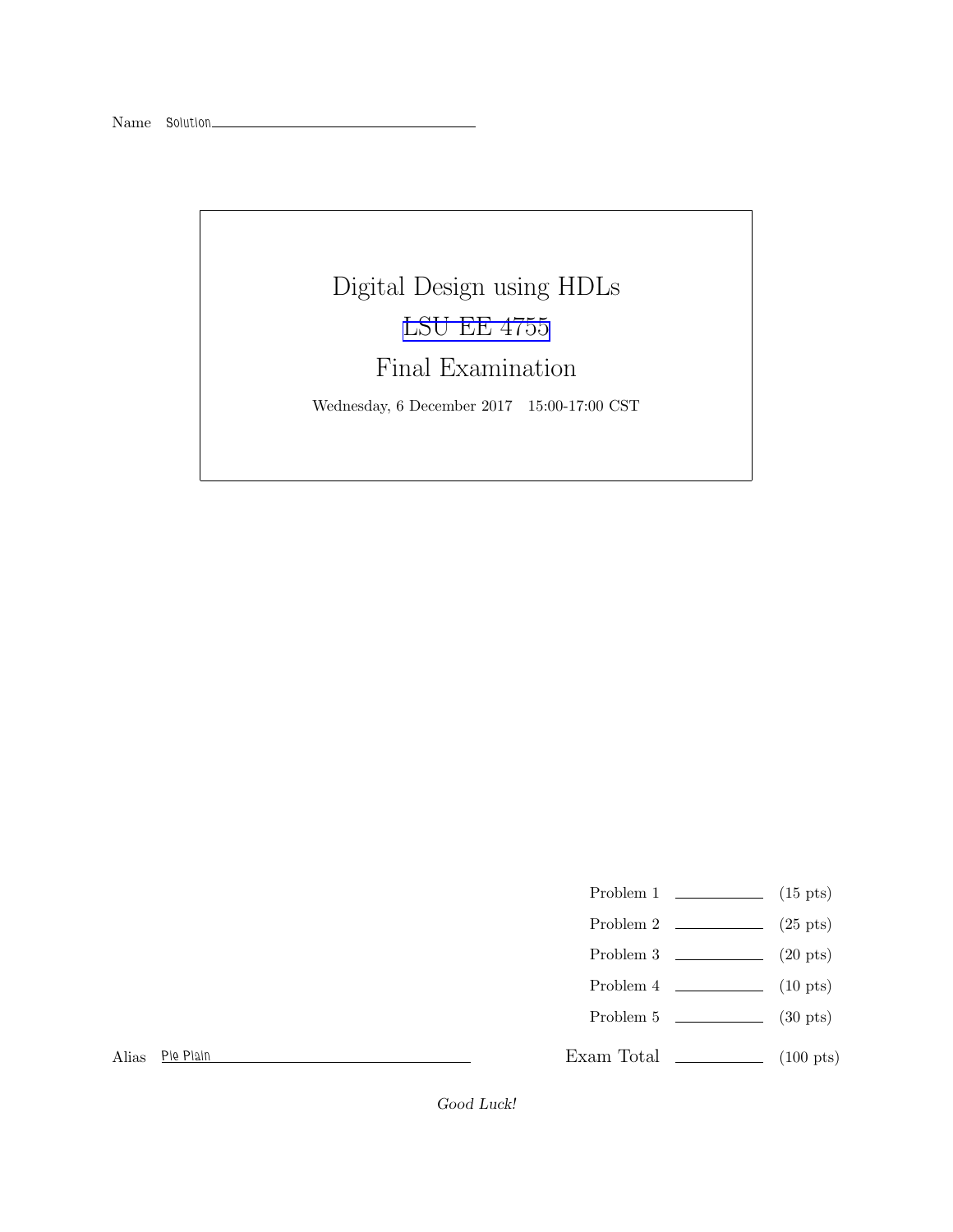Problem 1: [15 pts] The Verilog code below is the solution to Problem 1a of Homework 7. Below that is the hardware for a slightly different pipelined multiplier. Modify the hardware to match the Verilog code. Changes need to be made for each line commented DIFFERS.







Solution appears above in blue. A straightforward addition is the pipeline latch, pl\_occ, to pass the in\_valid signal. The other change is in the way that the multiplicand is passed from stage to stage. In the original design the multiplicand (cand) was passed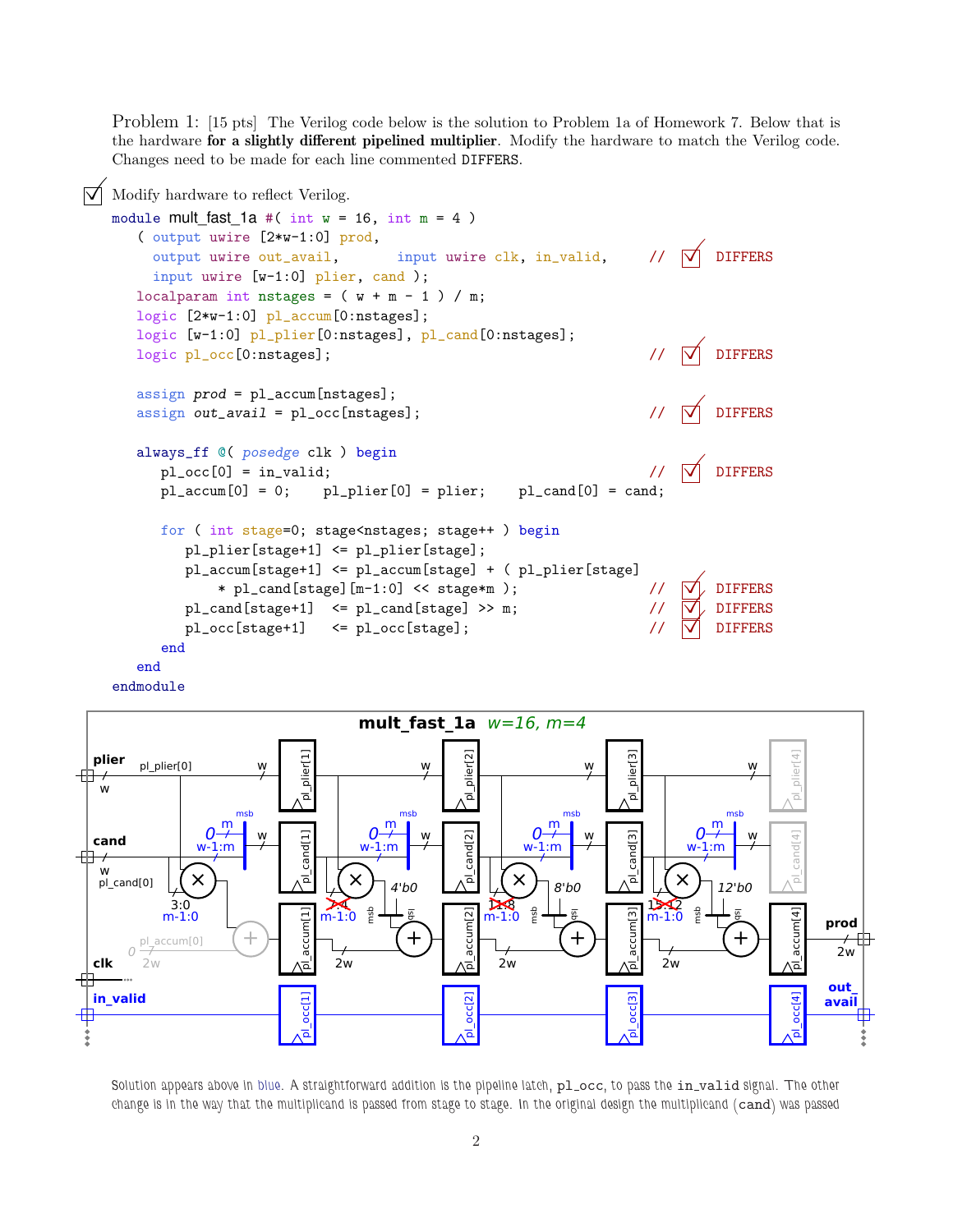unchanged. But in the Verilog description above the multiplicand is shifted by m bits each stage. With that change all the multipliers can look at the m least significant bits rather that a different slice each stage. This change in the way the multiplicand is handled makes no difference in the cost of the hardware. Either way a decent synthesis program should figure out which bits in pl\_cand will never be used and optimize them out.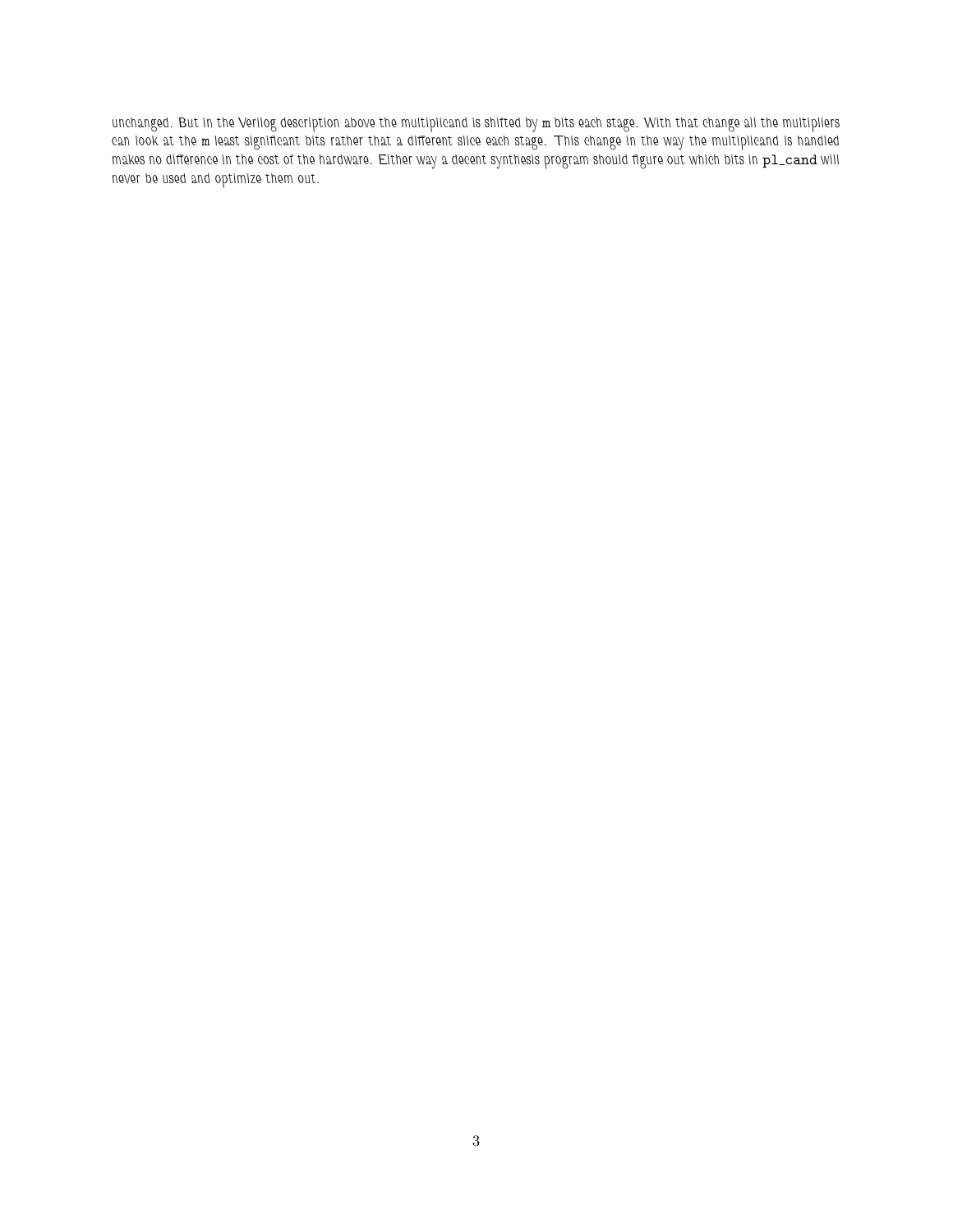Problem 2: [25 pts] Module oldest\_find\_plan\_b, illustrated below, is based on an alternative solution to Homework 7 Problem 1b. Below the hardware illustration is incomplete Verilog code for this module. The Verilog code uses abbreviated names, such as ns, comments show the original names from the assignment, such as nstages. Complete the module. *Note: This problem can be solved without having ever seen Homework 7, though not as quickly.*



 $\triangledown$  Complete the module so that it matches the hardware above.

```
module oldest_find_plan_b
```

```
#( int w = 15, int ns = 3 /* nstages */ )
 ( output logic [$clog2(ns):0] ox, // oldest_idx
  output uwire avail, \frac{1}{100} // out_avail
  input uwire oc[0:ns], // pl\_occinput uwire [w-1:0] ca[0:ns] ); // pl_cand
```
## /// **SOLUTION**

```
// Compute ox (oldest_idx). This is similar to the Homework 7 solution
//
always_comb begin
   \alpha x = 0;for ( int i=1; i <= ns; i + + ) if ( oc[i] ) ox = i;
end
// Determine whether *each* element of ca is zero.
//
logic [0:ns] cz;
always_comb for ( int i=0; i <= ns; i ++ ) cz[i] = ca[i] == 0;assign out_avail = \alpha x := 0 & \alpha z[\alpha x];
```
endmodule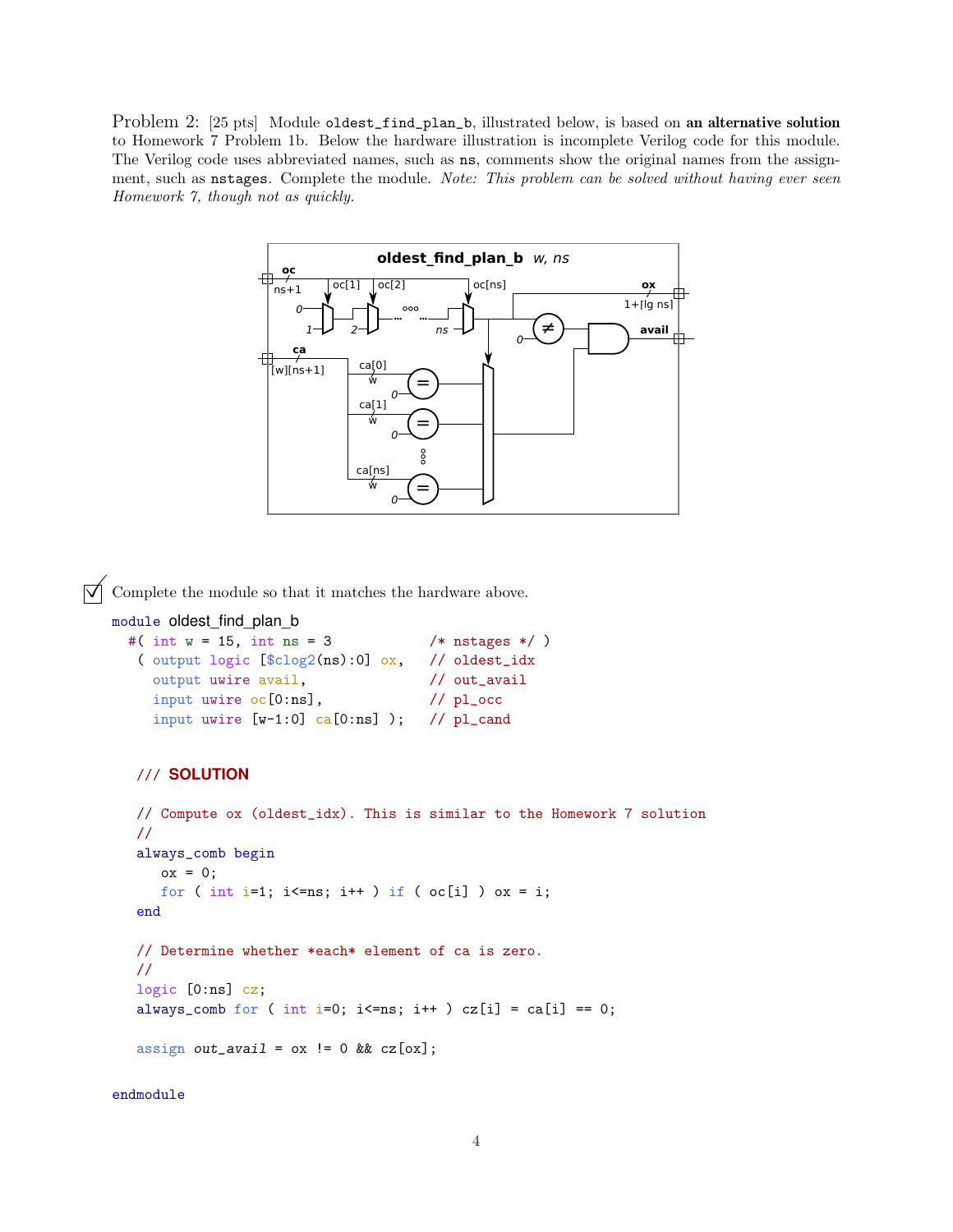Problem 3: [20 pts] Appearing below are two variations on the oldest index module from the previous problem. The Plan A version is based on the code from the posted Homework 7 solution. The Plan B module is slightly different.

(*a*) Compute the cost of each module based on the simple model after optimizing for constant values. Use symbol w (for w) and n (for ns). Base the cost of an  $\alpha$ -input,  $\beta$ -bit multiplexor on the tree (recursive) implementation. Recall that the tree implementation consists of  $\alpha - 1$  two-input multiplexors arranged in a tree.

 $\overrightarrow{\bigvee}$  Plan A cost in terms of w and n.  $\overrightarrow{\bigvee}$  Show cost components on diagram, such as cost of big mux,  $\overrightarrow{\bigvee}$ Plan A cost in terms of w and n.  $\boxed{\checkmark}$  Show cost components on diagram, such as cost of don't forget to account for the constant inputs, and  $\boxed{\checkmark}$  for the number of bits in each wire.

The lower input to each of the 2-input muxen is constant, so the cost per bit of each multiplexor is at most 1. At most because in some cases, such as the first, the upper input is also constant. The number of bits for the first mux is 1 and the number of bits for the last multiplexor is  $\lceil \lg n \rceil$  (because the largest input to any mux is n and it takes  $\lceil \lg n \rceil$ bits to represent  $n$  as an unsigned integer). To keep things simple assume that all of the 2-input muxen are  $\lceil \lg n \rceil$  bits wide. Then the total cost of the  $n-2$ 2-input muxen is  $(n-2)\lceil \lg n \rceil$ .

The big mux has  $n + 1$  inputs, each w bits wide. The total cost is  $(n + 1 - 1)3w = 3wn$  units.



The  $\neq 0$  unit can be realized using a  $\lceil \lg n \rceil$ -input OR gate, and the  $= 0$  unit can be realized using a w-input NOR gate. The costs are the number of inputs minus one. The total cost is:

$$
2\frac{\text{Input muxen}}{(n-2)\lceil \lg n \rceil} + \frac{\neq 0}{\lceil \lg n \rceil - 1} + \frac{\text{Big Mux}}{3nw} + \frac{0}{w-1} + \frac{\text{AND}}{1}
$$

 $\vec{\triangledown}$  Plan B cost in terms of w and n.  $\vec{\triangledown}$  Show cost components on diagram, such as cost of big mux,  $\vec{\triangledown}$ don't forget to account for the constant inputs and,  $\vec{v}$  for the number of bits in each wire.

In Plan B the  $= 0$  comparison is done before the big mux, and so  $n + 1$  comparison units are needed. Sounds costly. But, the inputs to the big mux are 1, rather than  $w$  bits wide. For Plan A the big cost term is  $3nw$  (assuming that  $w > \lg n$ ). In Plan B the big cost term is just  $nw$ , which is  $\frac{1}{3}$  the cost!



**oldest find plan b** w, ns

The total cost is: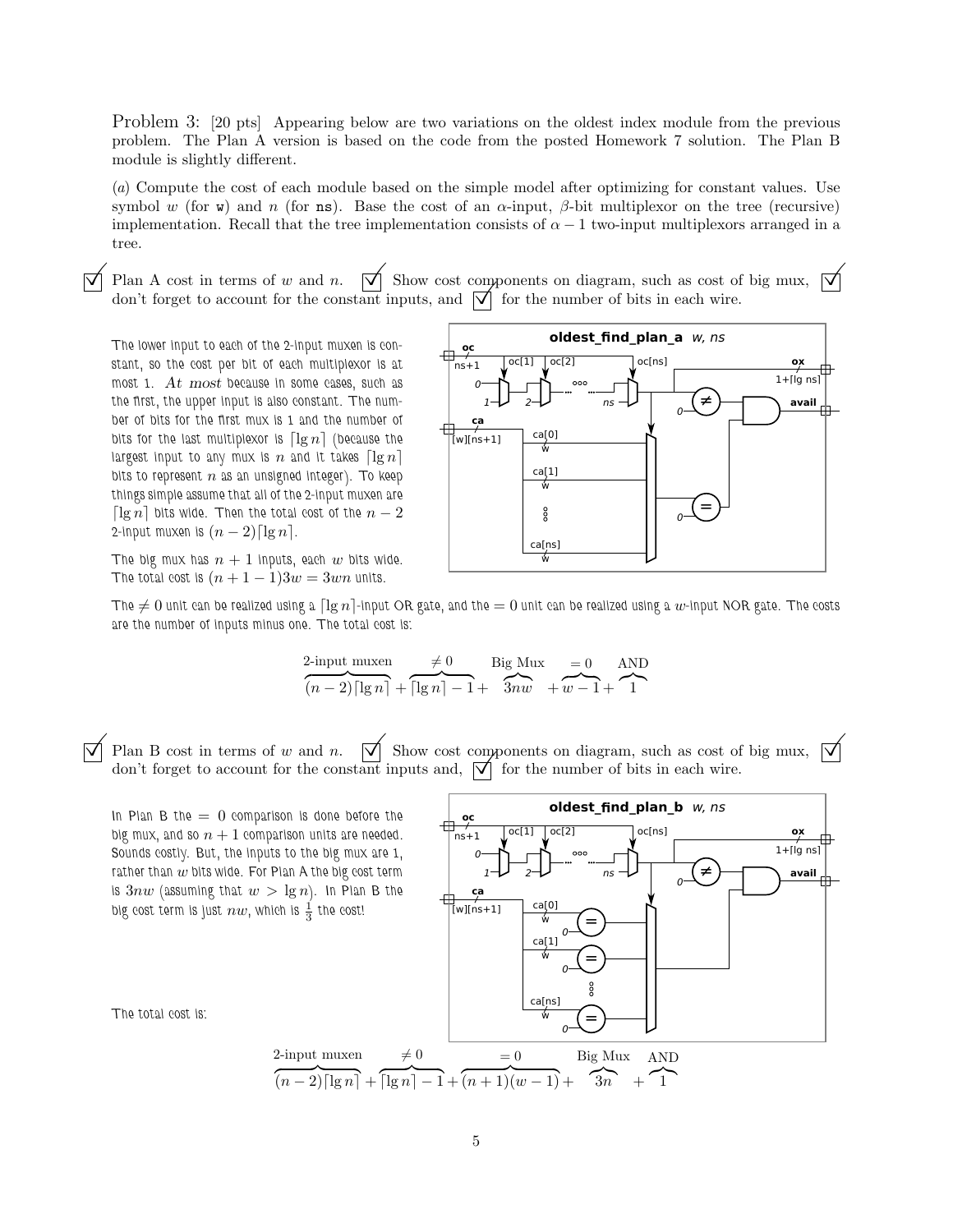(*b*) Show the delay along all paths and show the critical path. Compute delay based on the simple model after optimizing for constant values. Use the tree mux described in the previous part.

 $\overrightarrow{\bigvee}$  Plan A:  $\overrightarrow{\bigvee}$  show delay along all paths,  $\overrightarrow{\bigvee}$  highlight the critical path,  $\overrightarrow{\bigvee}$  and show the delay through Plan A:  $\boxed{\bigvee}$  show delay along all paths,  $\boxed{\bigvee}$  highlight the critical path,  $\boxed{\bigvee}$  and show the delay through each component. Show these  $\boxed{\bigvee}$  in terms of w and n, and  $\boxed{\bigvee}$  account for constant inputs zeros in the equality units.

Solution appears to the right. The delay through each device is shown in blue, the time at which a signal is available is shown in purple, and the critical path is shown as a red dashed line. Because the 2-input multiplexors have at least one constant input, the delay through them is 1 unit each. The delay through the big mux, which is  $n + 1$ inputs, is  $2\lceil \lg n + 1 \rceil$  units, the usual delay though an  $n + 1$ -input tree mux. Both comparison units compare to a constant, their delays are ceiling-log-base-2 of the number of inputs.

A common mistake was to overlook the possibility that the critical path can pass through a multiplexor select input, as it does here.



 $\overline{\sqrt{\ }}$  Plan B:  $\overline{\sqrt{\ }}$  show delay along all paths,  $\overline{\sqrt{\ }}$  highlight the critical path,  $\overline{\sqrt{\ }}$  and show the delay through Plan B:  $\boxed{\bigvee}$  show delay along all paths,  $\boxed{\bigvee}$  highlight the critical path,  $\boxed{\bigvee}$  and show the delay through each component. Show these  $\boxed{\bigvee}$  in terms of w and n, and  $\boxed{\bigvee}$  account for constant inputs zeros in the equality units.

Solution appears to the right, with delays, times, and critical path using the same colors as above. Doing the  $|=0$ check before the mux reduces the length of the critical path by  $\lg w$ .

Note that in both the Plan A and Plan B versions the delay through the 2-input muxen is  $n-1$ . It is possible that the synthesis program could find an optimization that would reduce the delay to something closer to  $\lg n$ . A human, at least one who payed attention in EE 4755, should be able to do that with no problem.

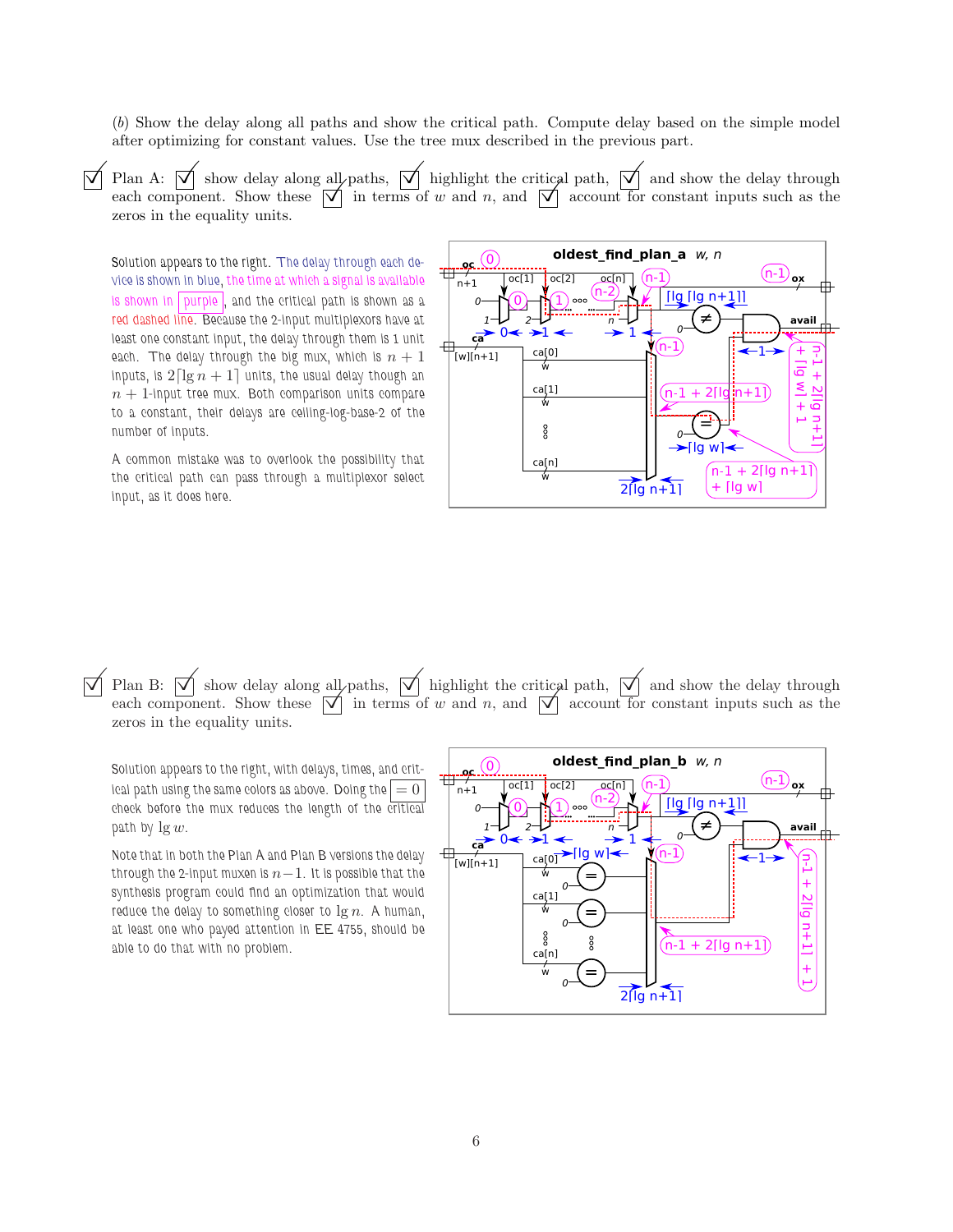Problem 4: [10 pts] Explain why each of the modules below is not synthesizable by Cadence Encounter (or similar tools) and modify the code so that it is without changing what the module does. *Note: The warning about not changing what the module does was not in the original exam.*

```
module one_run #( int w = 16, int lw = $clog2(w) )
   (output logic all_1s, input uwire [w-1:0] a, input uwire [lw:0] start, stop );
   always_comb begin
      all_1s = 1;// for ( int i=start; i<stop; i++ ) all_1s = all_1s && a[i];
      // SOLUTION Below
     for ( int i=0; i<w; i++ )
        if ( i >= start && i<stop ) all_1s = all_1s && a[i];
   end
endmodule
```
Reason code above is not synthsizable:

The number of iterations in the for loop depends on non-constant expressions. To be synthesizable the synthesis program must be able to determine the number of loop iterations of an instantiated module. It can't in the module above because the number of iterations depends on the module inputs start and stop.

Modify code so that it is.

Short Answer: Solution appears above.

Explanation: The lower loop bound has been changed from start to 0, a constant (literally a literal). The upper bound has been changed from stop to w, an elaboration-time constant. The original code is shown commented out.

```
module running sum #( int w = 32 )
   ( output logic [w-1:0] rsum,
     input uwire [w-1:0] a, input uwire reset, clk );
   // always @( posedge clk ) if ( reset ) rsum <= 0;
   // always @( posedge clk ) rsum <= rsum + a;
   // SOLUTION Below
   always @( posedge clk ) begin
      if ( reset ) rsum \leq 0;
      else rsum <= rsum + a;
   end
endmodule
```
Modify code so that it is synthsizable.

Solution appears above.

Reason code above was not synthsizable:

Because rsum is assigned in two always blocks. To be synthesizable a value cannot be assigned in more than one always block.

Explain assumption about intended behavior of this module.

Assumed that when reset is 1 at a positive edge rsum should be set to 0 rather than a.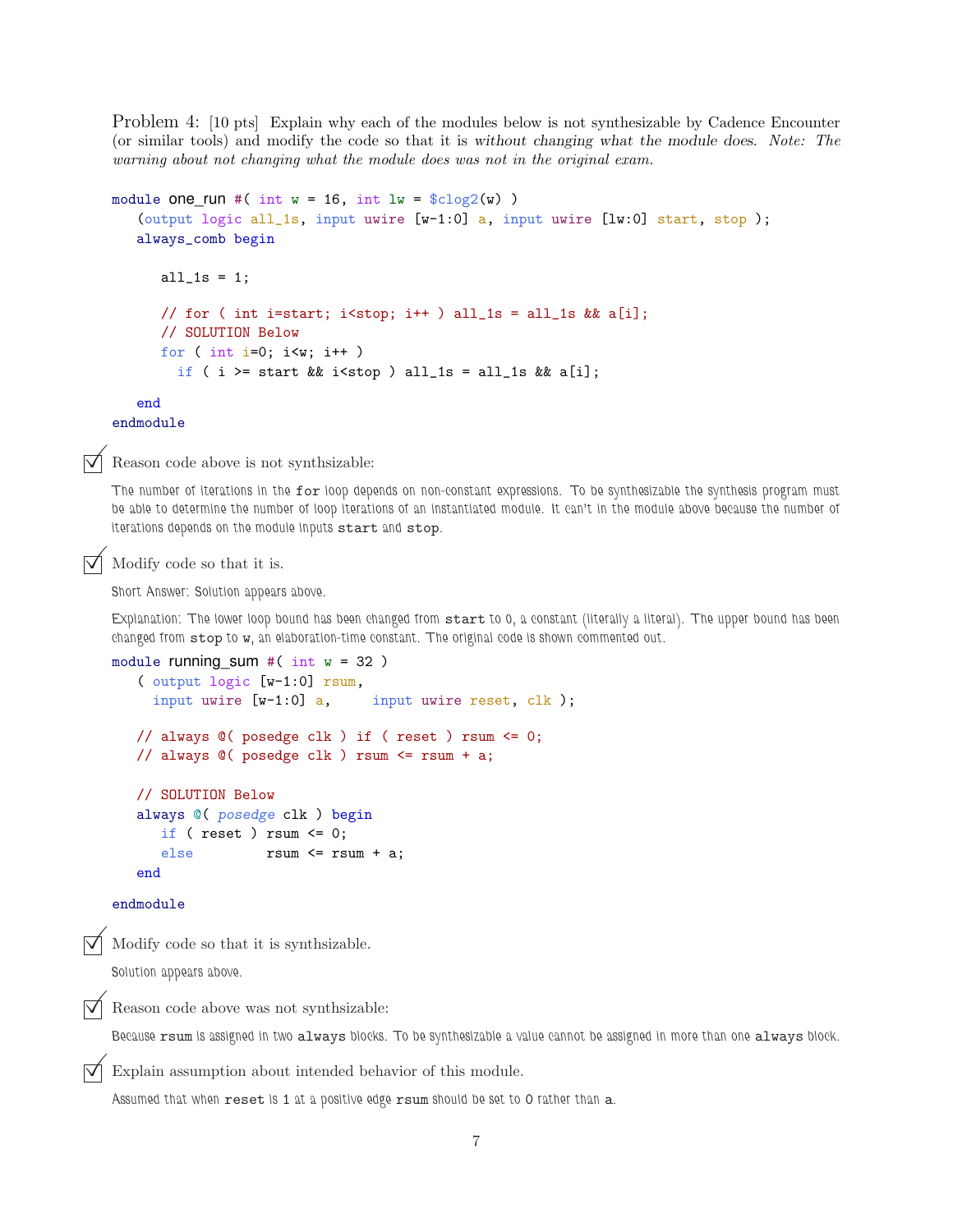Problem 5: [30 pts] Answer each question below.

(*a*) Show when each piece of code below executes (use the C labels) up until the start of C5c, and show when and in which region each piece is scheduled. See the table below.

```
module eq;
  logic [7:0] a, b, c, d, x, y, x1, x2, y1, y2, z2;
  always_comb begin // C1
     x1 = a + b;y1 = 2 * b;end
  assign x2 = 100 + a + b; // C2
  assign y2 = 4 * b; // C3<br>assign z2 = y2 + 1; // C4
  assign z^2 = y^2 + 1;
  initial begin
     // C5a
     a = 0;
     b = 10;#2;
     // C5b
     a = 1;b \le 11;
     #2;
     // C5c
     a = 2;b = 12;end
endmodule
```
 $\triangledown$  Continue the diagram below so that it shows scheduling up to the point where C5c executes.

| Step 1   | Step 2         | Step 3 |
|----------|----------------|--------|
| $t=0$    | $t=0$          | $t=0$  |
| Active   | Active         | Active |
| C5a      |                |        |
| Inactive | Inactive       |        |
|          | C1             |        |
| NBA      | C <sub>2</sub> |        |
|          | C3             |        |
|          | <b>NBA</b>     |        |
|          |                |        |
|          | $t=2$          |        |
|          | Inactive       |        |
|          | C5b            |        |

Solution on next page.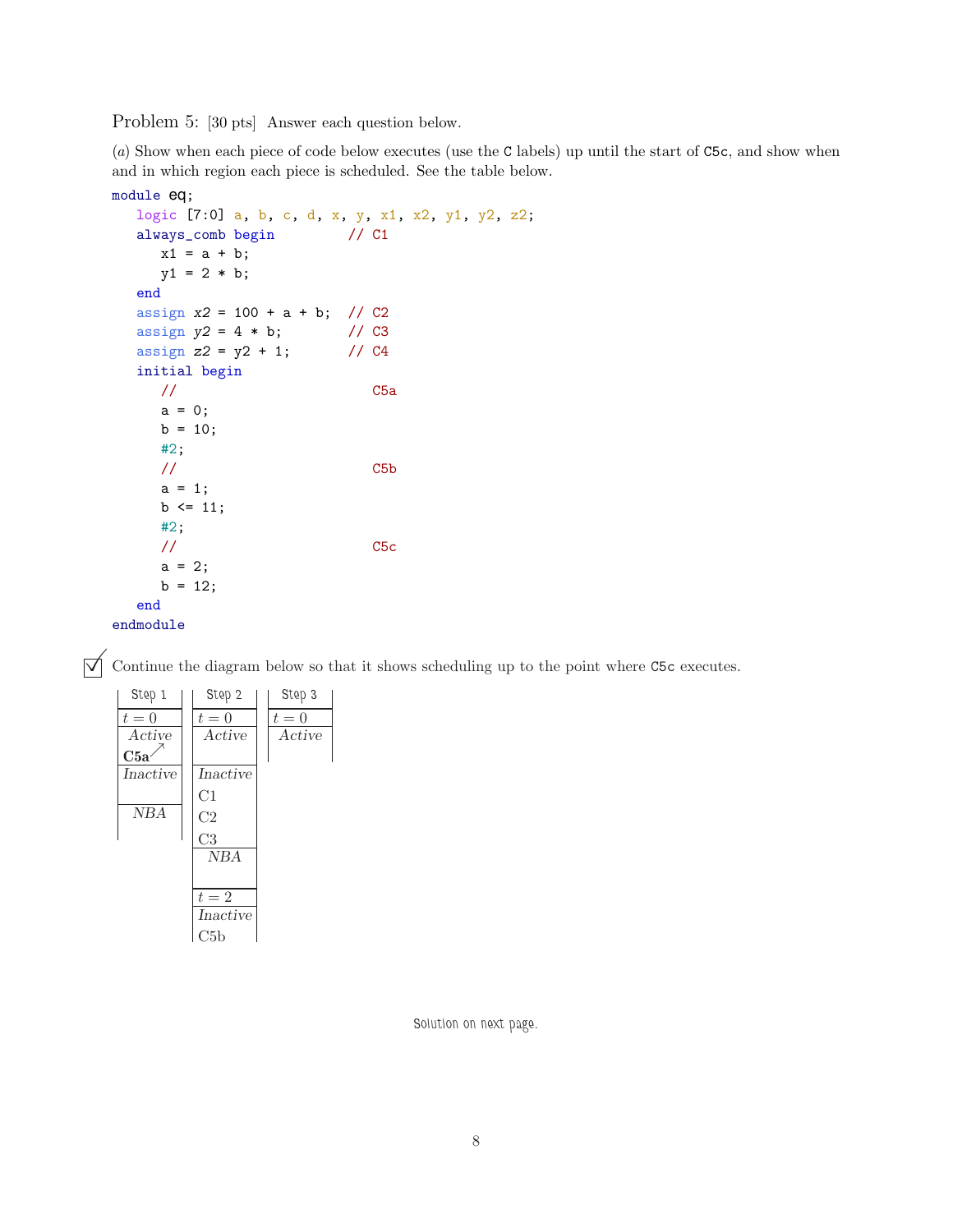Solution appears below.

Note that when the active region is empty the first non-empty region is bulk-copied into the active region. This occurs, for example, between Step 2 and 3, step 6 and 7. (Warning: step numbers may eventually become wrong. Please report any errors.) Simulation time (shown as  $t =$ ) changes when all regions within the current time step are empty. This occurs at step 8 and step 21.

| Step 1                    | Step 2            | Step 3                  | Step 4               | Step 5                                    | Step 6             | Step 7                  | Step 8                                                                                                                                                                                                                                                                                                                                                                                | Step 9                                    |
|---------------------------|-------------------|-------------------------|----------------------|-------------------------------------------|--------------------|-------------------------|---------------------------------------------------------------------------------------------------------------------------------------------------------------------------------------------------------------------------------------------------------------------------------------------------------------------------------------------------------------------------------------|-------------------------------------------|
| $t=0$                     | $t=0$             | $t=0$                   | $t=0$                | $t=0$                                     | $t=0$              | $t=0$                   | $t=0$                                                                                                                                                                                                                                                                                                                                                                                 | $t=2$                                     |
| Active                    | Active            | Active                  | Active               | $\Large\textbf{Active}$                   | Active             | $\Large\textbf{Active}$ | Active                                                                                                                                                                                                                                                                                                                                                                                | Active                                    |
| $\mathrm{C5a}^{\nearrow}$ |                   | $C1^{\nearrow}$         | $\rm{C2}^{\nearrow}$ | $\bf C3$ <sup><math>\nearrow</math></sup> |                    | $C4^{\nearrow}$         |                                                                                                                                                                                                                                                                                                                                                                                       | $\mathrm{C5b}^{\nearrow}$                 |
| Inactive                  | Inactive          | C <sub>2</sub>          | C3                   | Inactive                                  | <b>Inactive</b>    | Inactive                | <b>Inactive</b>                                                                                                                                                                                                                                                                                                                                                                       | Inactive                                  |
|                           | C1                | C <sub>3</sub>          | <i>Inactive</i>      |                                           | C4                 |                         |                                                                                                                                                                                                                                                                                                                                                                                       |                                           |
| $N\!B\!A$                 | C <sub>2</sub>    | <b>Inactive</b>         |                      | NBA                                       | $N\!B\!A$          | NBA                     | $N\!B\!A$                                                                                                                                                                                                                                                                                                                                                                             | NBA                                       |
|                           | C3                |                         | NBA                  |                                           |                    |                         |                                                                                                                                                                                                                                                                                                                                                                                       |                                           |
|                           | NBA               | NBA                     |                      | $t=2$                                     | $t=2$              | $t=2$                   | $t=2$                                                                                                                                                                                                                                                                                                                                                                                 |                                           |
|                           |                   |                         | $t=2$                | Inactive                                  | Inactive           | Inactive                | Inactive                                                                                                                                                                                                                                                                                                                                                                              |                                           |
|                           | $t=2$             | $t=2$                   | <i>Inactive</i>      | $\mathsf{CC5b}$                           | C5b                | C5b                     | C5b                                                                                                                                                                                                                                                                                                                                                                                   |                                           |
|                           | Inactive          | Inactive                | C5 <sub>b</sub>      |                                           |                    |                         |                                                                                                                                                                                                                                                                                                                                                                                       |                                           |
|                           | C5b               | C5b                     |                      |                                           |                    |                         |                                                                                                                                                                                                                                                                                                                                                                                       |                                           |
|                           |                   |                         |                      |                                           |                    |                         |                                                                                                                                                                                                                                                                                                                                                                                       |                                           |
|                           |                   |                         |                      |                                           |                    |                         |                                                                                                                                                                                                                                                                                                                                                                                       |                                           |
| Step 10                   | Step 11           | Step 12                 | Step 13              | Step 14                                   | Step 15            | Step 16                 | Step 17                                                                                                                                                                                                                                                                                                                                                                               | Step 18                                   |
| $t=2$                     | $t=2$             | $t=2$                   | $t=2$                | $t=2$                                     | $t=2$              | $t=2$                   | $t=2$                                                                                                                                                                                                                                                                                                                                                                                 | $t=2$                                     |
| $\Large\bf Active$        | Active            | $\Large\textbf{Active}$ | Active               | $\Large\bf Active$                        | $\Large\bf Active$ | Active                  | Active                                                                                                                                                                                                                                                                                                                                                                                | Active                                    |
|                           | $C1^{\nearrow}$   | $C2^{\nearrow}$         |                      | $b \leftarrow 11$                         |                    | $C1^{\nearrow}$         | $C2^{\nearrow}$                                                                                                                                                                                                                                                                                                                                                                       | $\bf C3$ <sup><math>\nearrow</math></sup> |
| Inactive                  | C <sub>2</sub>    | Inactive                | Inactive             | Inactive                                  | Inactive           | C <sub>2</sub>          | C3                                                                                                                                                                                                                                                                                                                                                                                    | Inactive                                  |
| C1                        | Inactive          |                         |                      |                                           | C1                 | C <sub>3</sub>          | Inactive                                                                                                                                                                                                                                                                                                                                                                              |                                           |
| C <sub>2</sub>            |                   | NBA                     | $N\!B\!A$            | $N\!B\!A$                                 | C <sub>2</sub>     | Inactive                |                                                                                                                                                                                                                                                                                                                                                                                       | NBA                                       |
| NBA                       | $N\!B\!A$         | $b \leftarrow 11$       | $b \leftarrow 11$    |                                           | C <sub>3</sub>     |                         | $N\!B\!A$                                                                                                                                                                                                                                                                                                                                                                             |                                           |
| $b \leftarrow 11$         | $b \leftarrow 11$ | $t=4$                   | $t=4$                | $t=4$                                     | $N\!B\!A$          | $N\!B\!A$               |                                                                                                                                                                                                                                                                                                                                                                                       | $t=4$                                     |
| $t=4$                     | $t=4$             |                         | Inactive             | Inactive                                  |                    |                         | $t = 4$                                                                                                                                                                                                                                                                                                                                                                               |                                           |
| Inactive                  | Inactive          | C5c                     | C5c                  | C50                                       | $t=4$              | $t=4$                   | $In active% \begin{tabular}{ l l l l } \hline \hline $r$ & $r$ & $r$ & $r$ & $r$ \\ \hline $r$ & $r$ & $r$ & $r$ & $r$ \\ \hline $r$ & $r$ & $r$ & $r$ & $r$ \\ \hline $r$ & $r$ & $r$ & $r$ & $r$ \\ \hline $r$ & $r$ & $r$ & $r$ & $r$ \\ \hline $r$ & $r$ & $r$ & $r$ & $r$ \\ \hline $r$ & $r$ & $r$ & $r$ & $r$ \\ \hline $r$ & $r$ & $r$ & $r$ & $r$ \\ \hline $r$ & $r$ & $r$$ | C5c                                       |
| $\overline{C26}$          | C5c               |                         |                      |                                           | Inactive           | $In active$             | C <sub>26</sub>                                                                                                                                                                                                                                                                                                                                                                       | Inactive                                  |

| Step 19         | Step 20    | Step 21    | Step 22          |
|-----------------|------------|------------|------------------|
| $t=2$           | $t=2$      | $t=2$      | $t=4$            |
| Active          | Active     | Active     | Active           |
|                 | C4         |            | C5c <sub>2</sub> |
| Inactive        | Inactive   | Inactive   | Inactive         |
| C <sub>4</sub>  |            |            |                  |
| <b>NBA</b>      | <b>NBA</b> | <b>NBA</b> | NBA              |
|                 |            |            |                  |
| $t=4$           | $t=4$      | $t=4$      |                  |
| Inactive        | Inactive   | Inactive   |                  |
| C <sub>50</sub> | C56        | C50        |                  |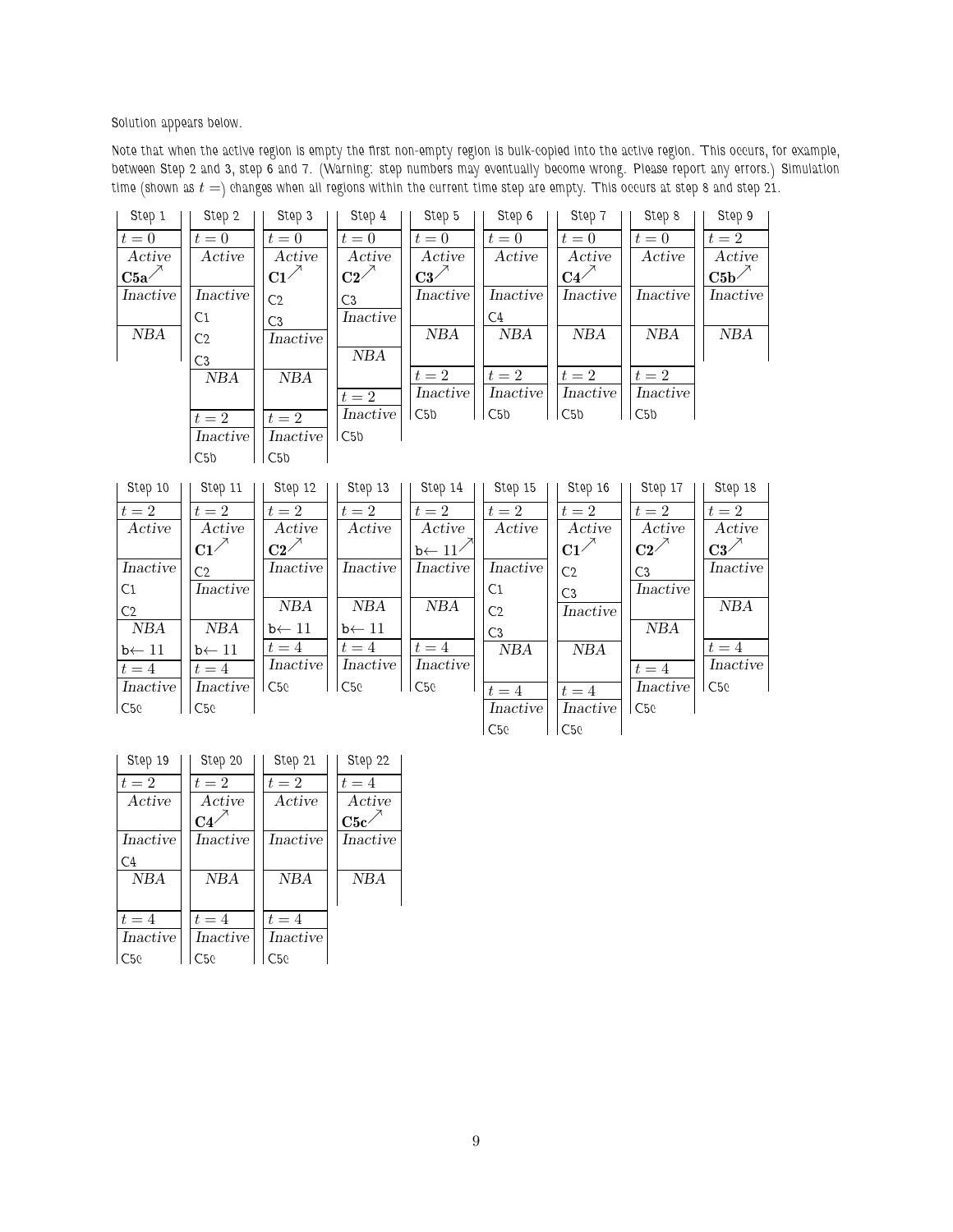(*b*) Which of the two modules does what it looks like it's trying to do? Explain.

```
module sa1(input logic [7:0] a, b, c, d, output wire [7:0] x, y );
   assign x = a + b;
  assign y = 2 * x;assign x = c + d;
endmodule
module sa2(input logic [7:0] a, b, c, d, output logic [7:0] x, y);
   always_comb begin
     x = a + b;y = 2 * x;x = c + d;end
endmodule
```
Module that is probably correct is:

It is sa2 that looks correct because the other module, ...

 $\triangledown$  Major problem with other module.

... sa1, is using continuous assignments as though they were procedural statements. In particular x is assigned twice.

 $\overrightarrow{\mathsf{V}}$  Provide a possible wrong answer from other module.

If  $a+b$  is not equal to  $c+d$  then x will have some bits set to the undefined state. So a possible wrong answer is that  $x =$  $7'$ b0001xxxx. This would occur when  $a+b = 7'$ b00011010 and  $c+d = 7'$ b00010101.